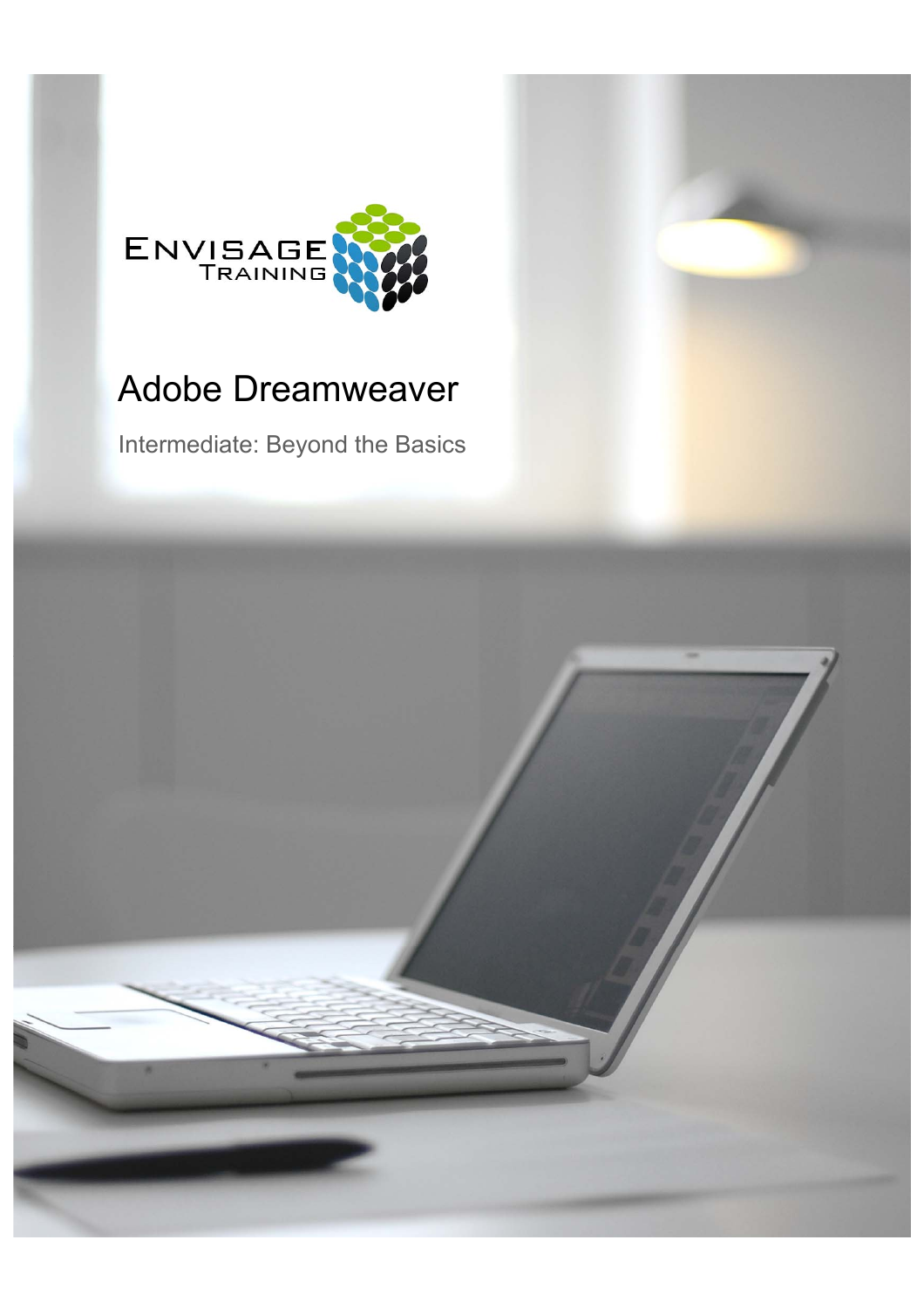

# **Course Details:**

#### **Booking Information:**

To reserve a place in this course please  $\qquad \qquad$  1 Full Day contact Envisage Training or visit our website to enrol online.

#### **Envisage Training:**

- Computer Training
- ICT & Software Applications
- Instructor-Led Online Training
- Professional Development
- Room & Equipment Hire
- Training Needs Analysis

#### **Delivery Modes:**

- Scheduled Courses
- In-House & On-Site
- Instructor-Led Online Training
- Customised Courses



 Tel: (07) 3325 3267 Fax: (07) 3264 4488 Post: PO Box 731 Albany Creek QLD 4053

 Email: info@envisagetraining.com.au Web: www.envisagetraining.com.au

Last Updated: Jan 2008 DRMW02

#### **Duration:**

#### **Who should attend:**

Ideal for a person with a sound knowledge of Dreamweaver and web site creation and seeking to extend their skills and knowledge of the more innovative areas of the application. At the conclusion of this course participants should be able to understand how to create a website or digital presentation using Dreamweaver with the capacity to apply this knowledge in their personal and professional lives. It is ideal for people who work in areas where effective presenting of information is important.

#### **Course Pre-requisites:**

Participants should be familiar with and have a working knowledge of Dreamweaver.

#### **Related Courses:**

Why not extend on what you have learned in this course, and gain the skills needed to unleash the full power of the Adobe & Microsoft products. Envisage Training's basic, intermediate, and advanced courses will provide you with the training needed to give you every advantage.

¾ Microsoft Office (Access, Excel, Outlook, PowerPoint, Word)